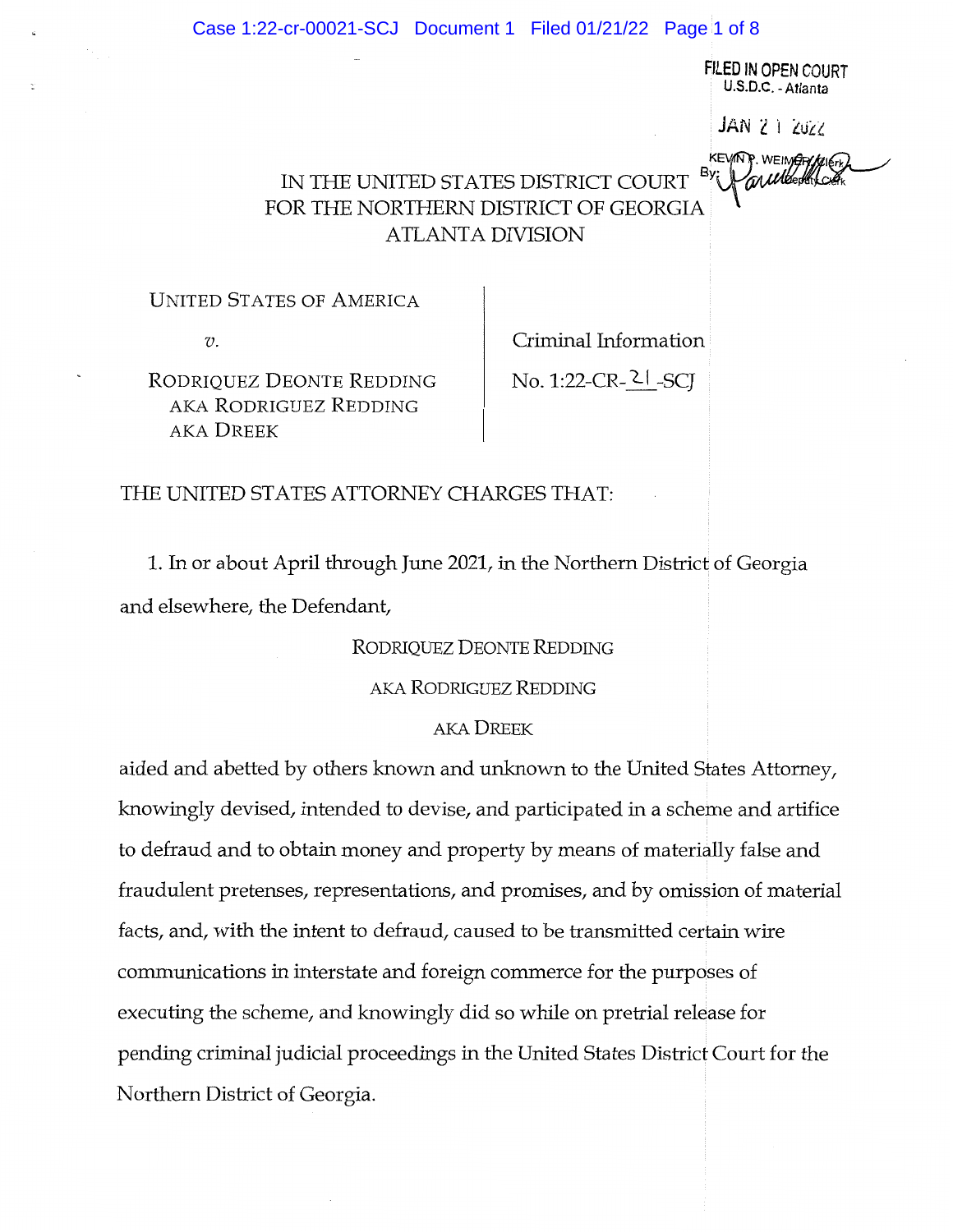## Background The Paycheck Protection Program

2. The Coronavirus Aid, Relief, and Economic Security ("CARES") Act is a federal law enacted in or around March 2020 and designed to provide emergency financial assistance to the millions of Americans who are suffering the economic effects caused by the COVID-19 pandemic. One source of relief provided by the CARES Act was the authorization of up to \$349 billion in forgivable loans to small businesses, including sole proprietorships, for job retention and certain other expenses, through a program referred to as the Paycheck Protection Program ("PPP"). Congress has since authorized additional funding.

3. In order to obtain a PPP loan, a qualifying borrower must submit a PPP loan application, which is signed by an authorized representative of the business. The PPP loan application requires the borrower to acknowledge the program rules and make certain affirmative certifications in order to be eligible to obtain the PPP loan. In the PPP loan application, the borrower must state, among other things, its total amount of gross income from its 2019 or 2020 IRS Form 1040. This figure is used to calculate the amount of money the small business is eligible to receive under the PPP.

4. A PPP loan application and supporting documentation must be processed by a participating financial institution (the lender). If a PPP loan application is approved, the participating financial institution funds the PPP loan using its own monies, which are 100% guaranteed by the Small Business Administration

 $\overline{2}$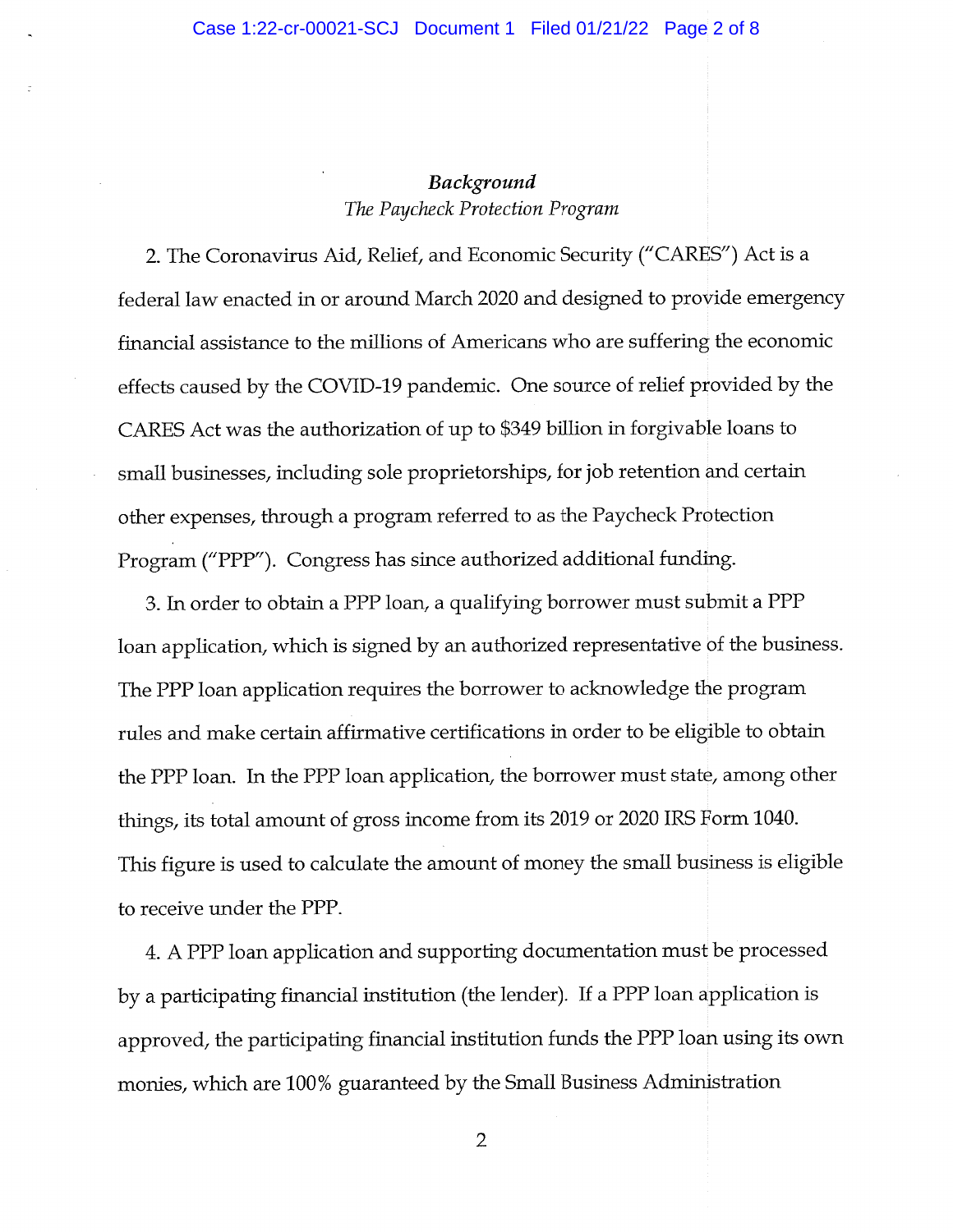("SBA"). Data from the application, including information about the borrower and the total amount of the loan, is transmitted by the lender to the SBA in the course of processing the loan.

5. PPP loan proceeds must be used by the business only for bustness-related purposes. The PPP aUows the interest and principal on the PPP loan to be entirely forgiven if the business spends the loan proceeds on the allowed expense items within a designated period of time after receiving the proceeds.

6. The PPP is overseen by the SBA/ which is headquartered at 409 3rd Street SW, Washington, D.C. 20416, and has authority over all loans.

## Relevant Entities

7. Financial Institution 1 is an SBA-approved lender headquartered in Coral Gables, Florida.

8. Financial Institution 2 is an SBA-approved lender headquartered in Los Angeles, California.

## Release on Pending Drug Trafficking and Money Laundering Charges

9. On September 4,2018, Defendant Redding was charged in a felony criminal indictment by a federal Grand Jury in the United States District Court for the Northern District of Georgia, case number 1:18-CR-344-SCJ-CMS/ with conspiracy to possess with the intent to distribute cocaine and conspiracy to commit money laundering.

3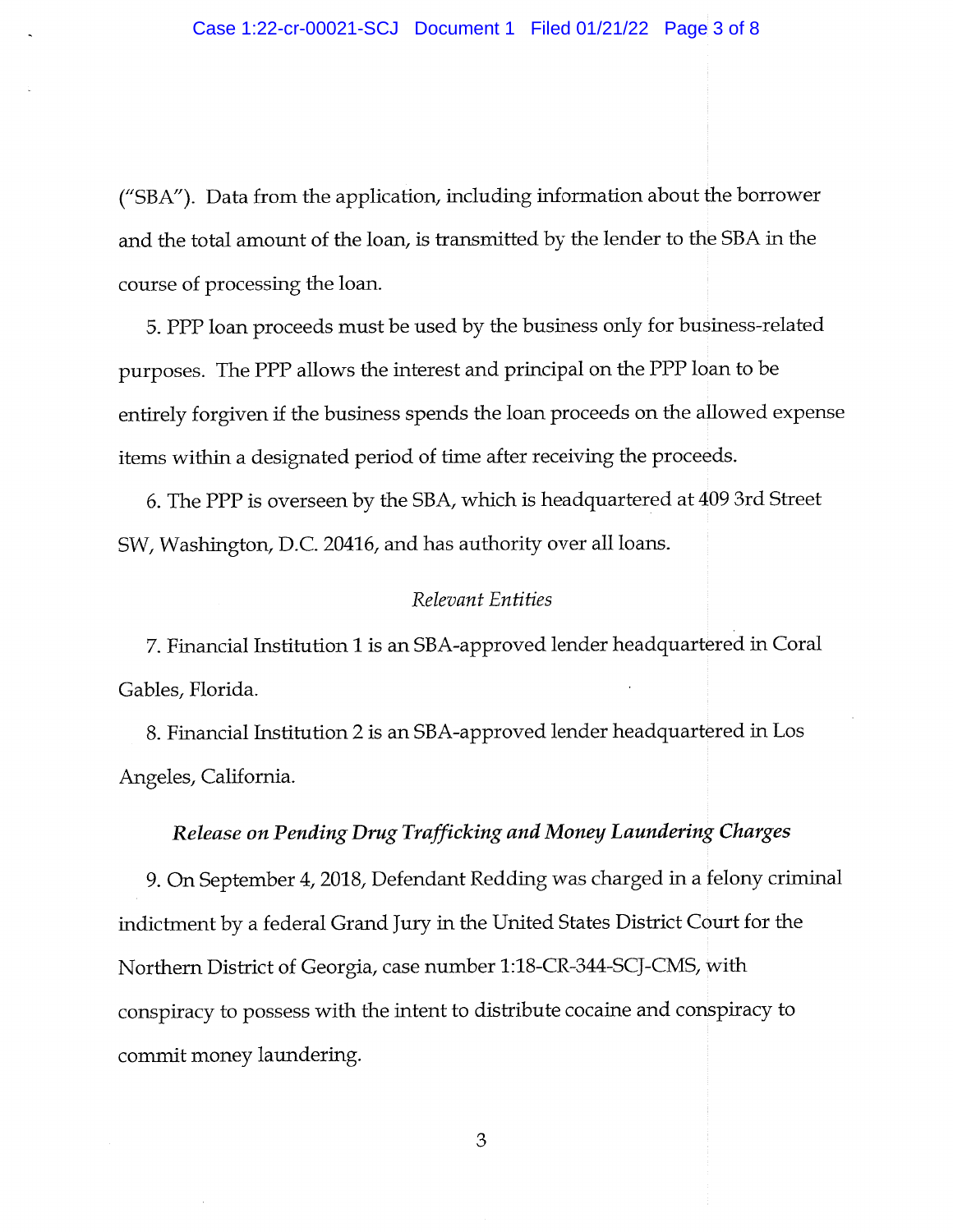10. Defendant Redding was released pursuant to an order dated October 26, 2018, which included as a condition of release that Defendant Redding "must not violate federal, state, or local law while on release." The order advised Defendant Redding that "While on release, if you commit a federal felony offense, the punishment is an additional prison term of not more than ten years... This sentence will be consecutive (i.e., in addition to) any other sentence you receive." Defendant Redding signed the order, acknowledging, "I am aware of the conditions of release. I promise to obey all conditions of release, to appear as directed and to surrender for service of any sentence imposed. I am aware of the penalties and sanctions set forth above."

11. Ln April through June 2021, Defendant Redding was on pretrial release pursuant to that order.

#### Execution of the Scheme - PPP Loan #1

12. On or about April 22, 2021, for the purpose of executing and attempting to execute the wire fraud scheme, Defendant Redding electronically signed and submitted to Financial Institution 1, via the internet, a PPP loan application which requested a loan in the amount of  $$20,833$  to be used for payroll costs, and which falsely represented that Defendant Redding (1) had gross income in 2020 of \$110,691 and (2) was not presently subject to criminal charges in a felony indictment. However, in reality, Defendant Redding did not have gross income of that amount in 2020 and was at the time on pretrial release for a pending

 $\overline{4}$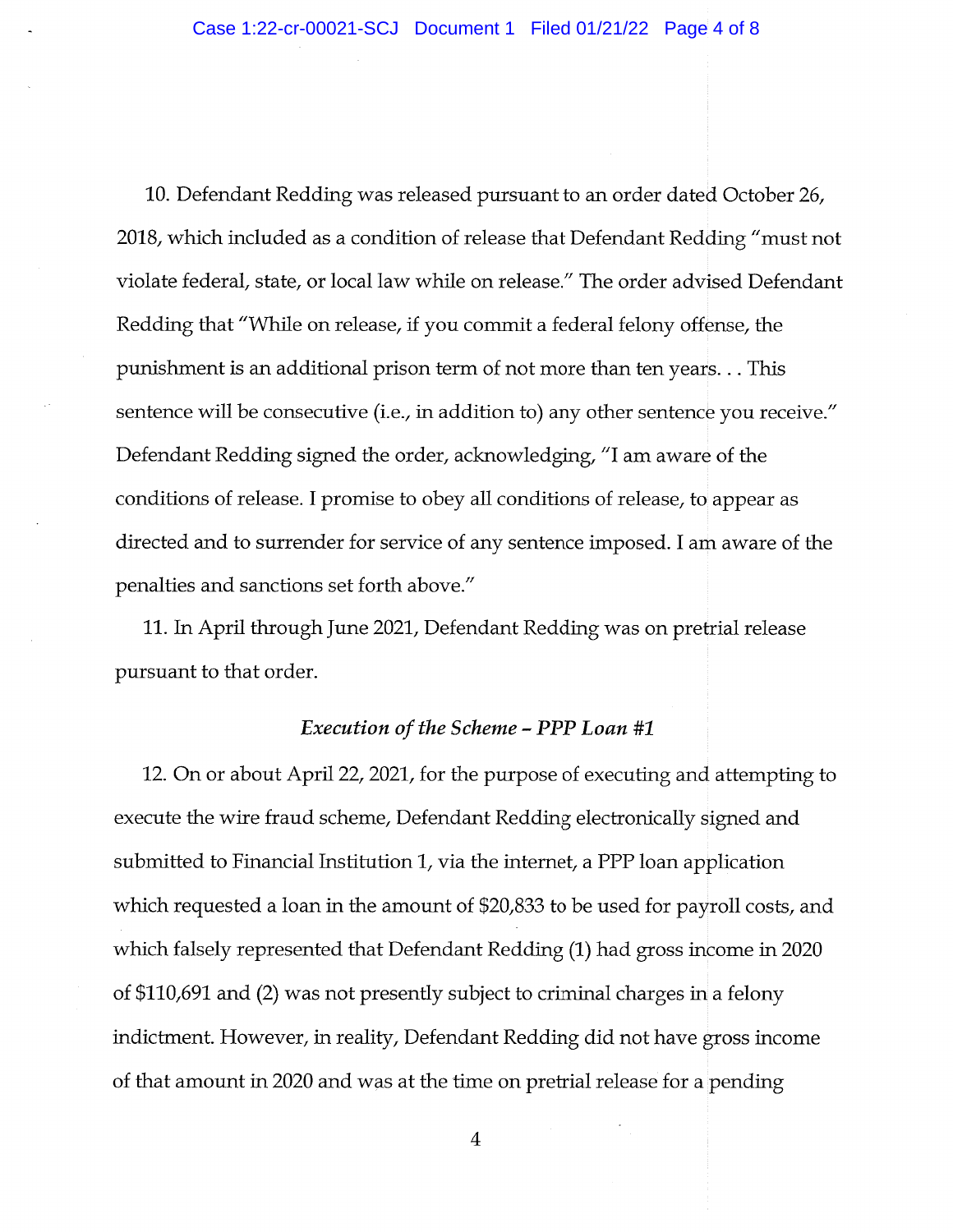federal felony indictment charging him with conspiracy to possess with intent to distribute cocaine and conspiracy to commit money laundering.

13. On or about April 29, 2021, Defendant Redding electronically signed and submitted to Financial Institution 1, via the internet, a U.S. Small Business Administration Note for SBA Loan Number \*\*\*\*\*\*8900 in the amount of \$20/833.

14. On or about May 5/ 2021, as a result of the loan application and note signed by Defendant Redding/ Financial Institution 1 transferred \$20,833 into Defendant Redding/s checking account.

15. Instead of spending these PPP funds on business expenses/ Defendant Redding used them to purchase luxury personal items and transferred portions of the funds to family members and acquaintances.

#### Execution of the Scheme - PPP Loan #2

16. On or about May 31, 2021, for the purpose of executing and attempting to execute the wire fraud scheme, Defendant Redding electronically signed and submitted to Financial Institution 1, via the internet, a PPP loan application which requested a loan in the amount of \$20,833 to be used for payroll costs, and which falsely represented that Defendant Redding (1) had gross income in 2020 of \$110/691 and (2) was not presently subject to criminal charges in a felony indictment. However, in reality, Defendant Redding did not have gross income of that amount in 2020 and was at the time on pretrial release for a pending

5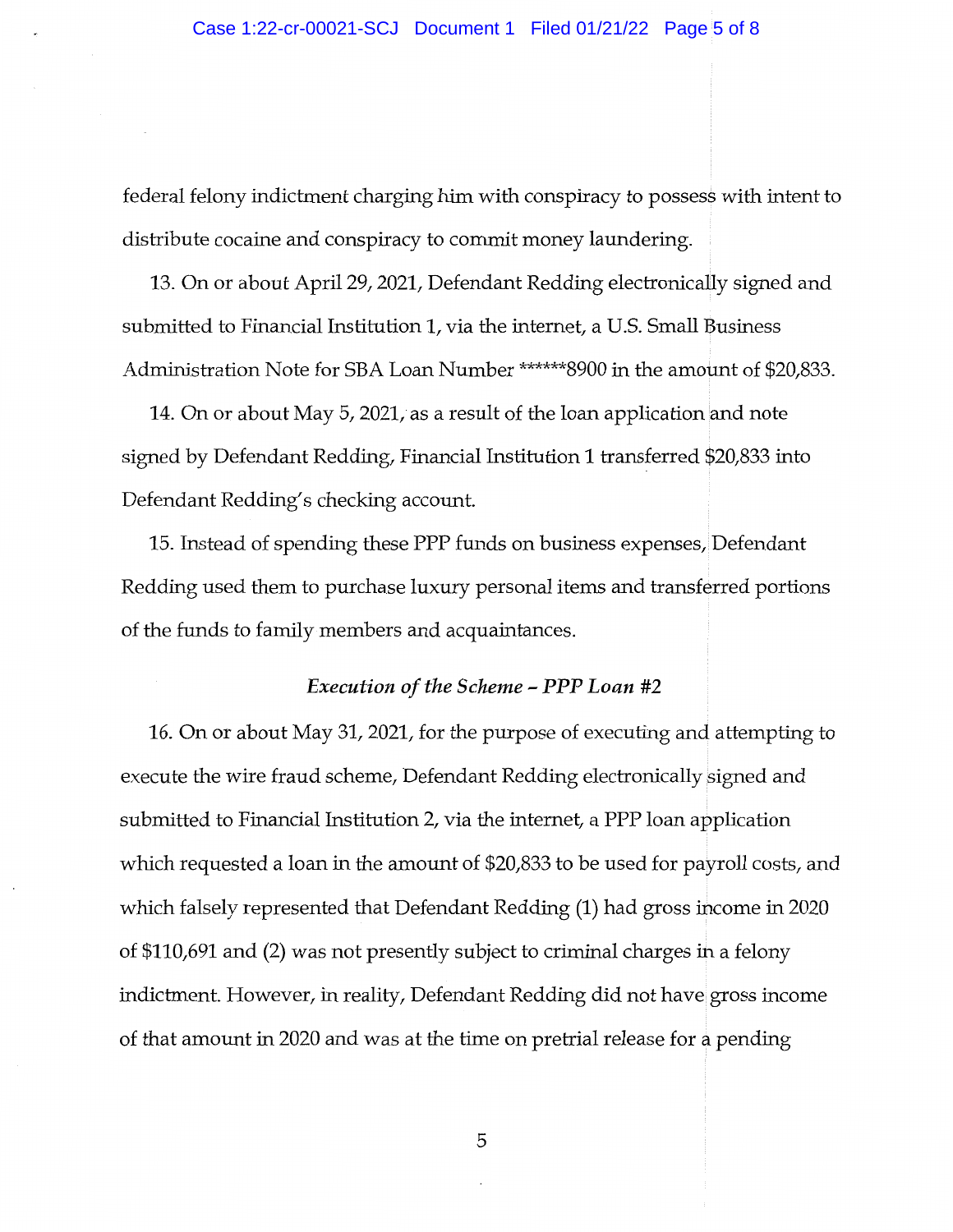federal felony indictment charging him with conspiracy to possess with intent to distribute cocaine and conspiracy to commit money laundering.

17. That same day. Defendant Redding electronically signed and submitted to Financial Institution 2, via the internet, a Note for SBA Loan Number \*\*\*\*\*\*9008 in the amount of \$20/833.

18. On or about June 14, 2021, as a result of the loan application and note signed by Defendant Redding, Financial Institution 2 transferred \$20/833 into Defendant Redding's checking account.

19. instead of spending these PPP funds on business expenses, Defendant Redding used them to purchase luxury personal items and transferred portions of the funds to fanuly members and acquaintances.

20. Defendant Redding committed this wire fraud scheme while on pretrial release pursuant to an order dated October 26,2018, from the United States District Court for the Northern District of Georgia, Case No. 1:18-CR-344-SCJ-CMS, which order notified Defendant Redding of the potential effects of committing an offense while on pretrial release.

All in violation of Title 18, United States Code, Section 1343, Section 3147(1), and Section 2.

6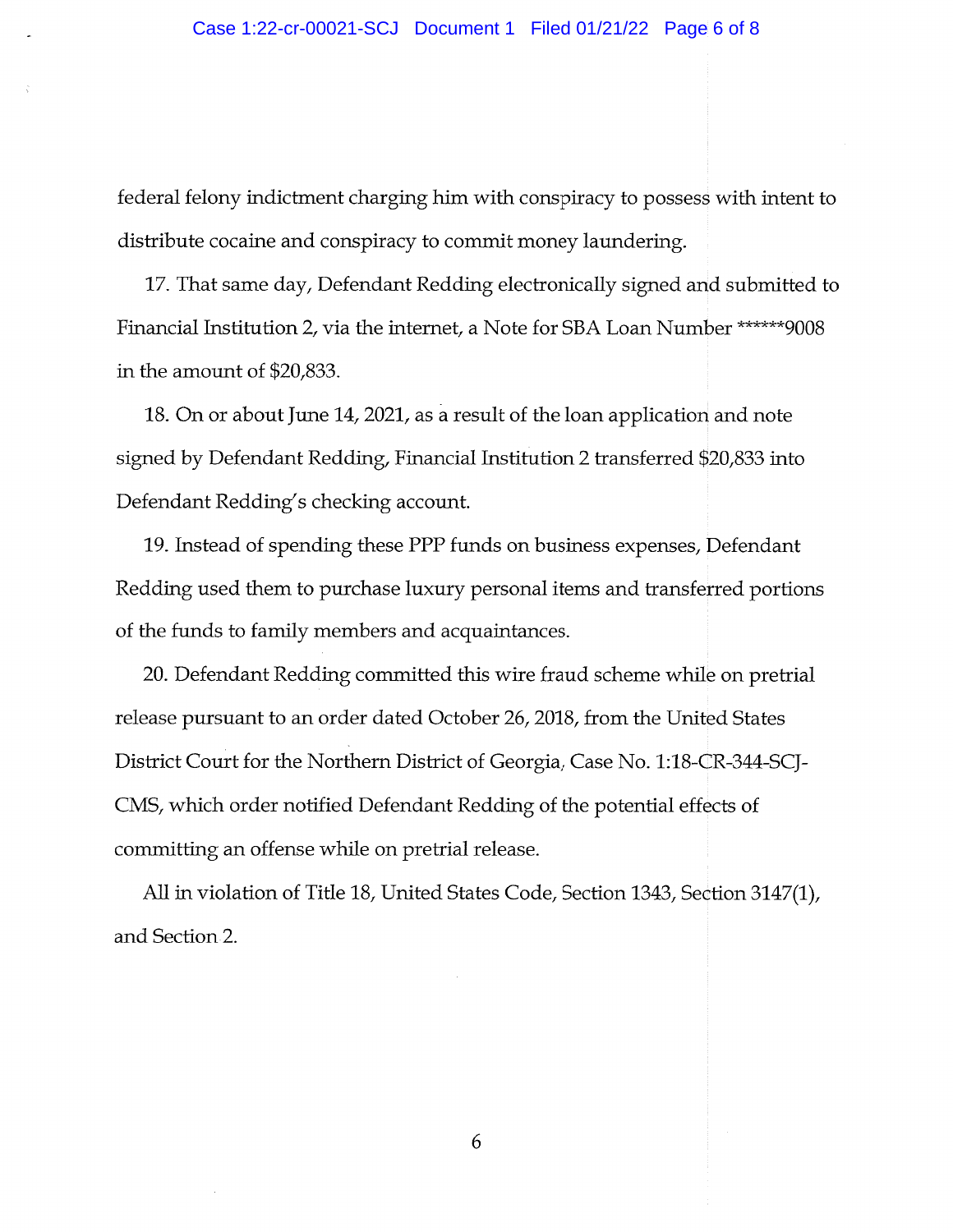#### Forfeiture

21. Upon conviction of the wire fraud offense alleged in this Information, the Defendant, Rodriquez Deonte Redding aka Rodriguez Redding aka Dreek, shall forfeit to the United States, pursuant to Title 18, United States Code, Section  $982(a)(2)$ , any property, real or personal, constituting or derived from proceeds obtained, directly or indirectly, as a result of the violation, including, but not limited to, the following:

> a. MONEY JUDGMENT: A sum of money in United States currency representing the total amount of money involved in the offense(s) of conviction.

22. If, as a result of any act or omission of the Defendant, any property subject to forfeiture, (a) cannot be located upon the exercise of due diligence; (b) has been transferred or sold to, or deposited with, a third person; (c) has been placed beyond the jurisdiction of the Court; (d) has been substantially diminished in value; or (e) has been commingled with other property which cannot be subdivided without difficulty, the United States intends, pursuant to Title 21,